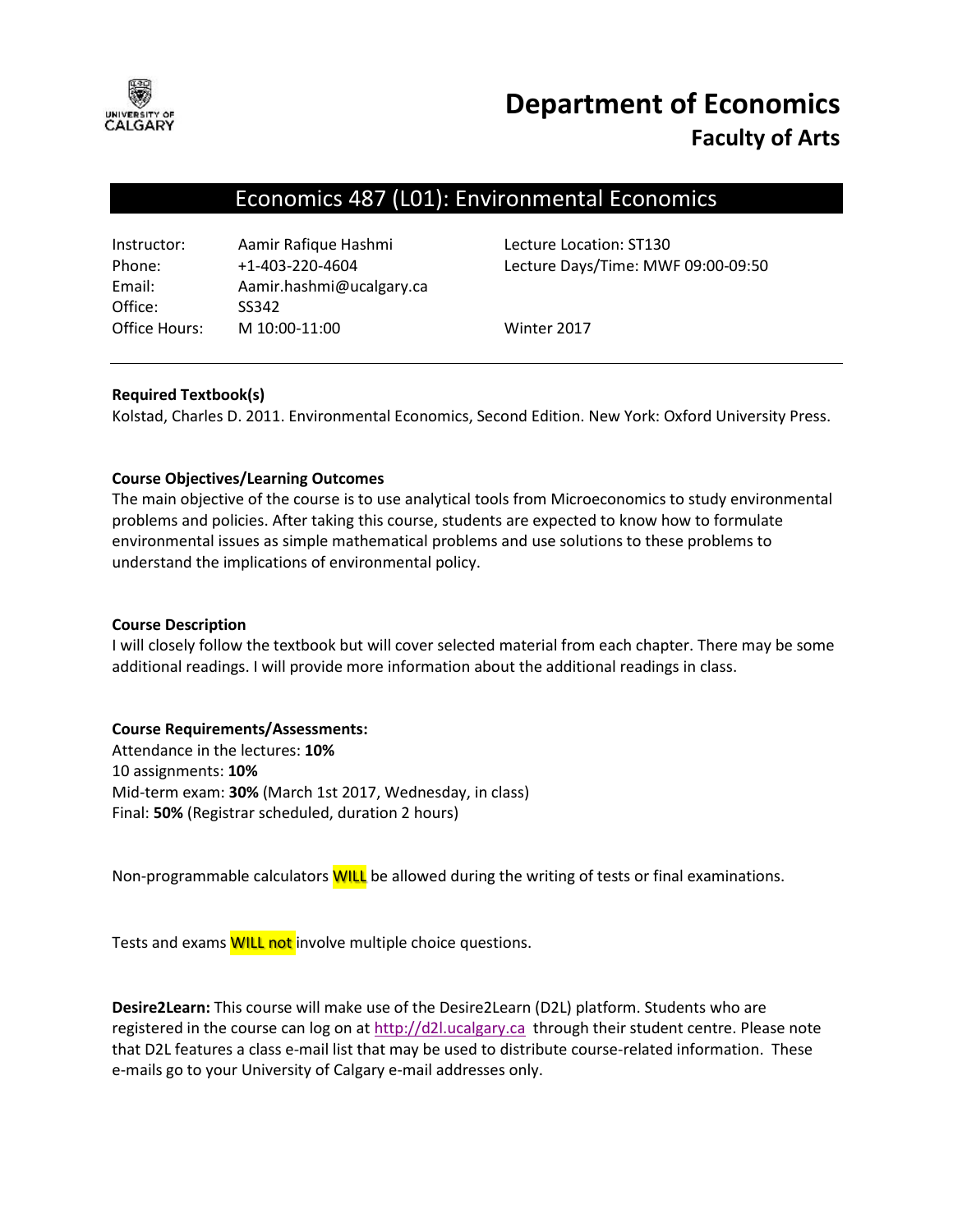# **Grade Determination and Final Examination Details**

Department of Economics Criteria for Letter Grades. Economics professors use the following criteria when assigning letter grades:

| Grade        | Grade | Description                                                                                            | Grade | Grade       | Description                                                                                                                                                 |
|--------------|-------|--------------------------------------------------------------------------------------------------------|-------|-------------|-------------------------------------------------------------------------------------------------------------------------------------------------------------|
|              | Point |                                                                                                        |       | Point       |                                                                                                                                                             |
|              | Value |                                                                                                        |       | Value       |                                                                                                                                                             |
| A+           | 4.00  | Outstanding                                                                                            | $C+$  | 2.30        |                                                                                                                                                             |
| A            | 4.00  | Excellent-superior performance,<br>showing-comprehensive<br>understanding of subject matter            | C     | 2.00        | Satisfactory - basic understanding of<br>the subject matter                                                                                                 |
| A-           | 3.70  |                                                                                                        | $C-$  | 1.70        | Receipt of a grade point average of<br>1.70 may not be sufficient for<br>promotion or graduation. (See<br>individual undergraduate faculty<br>regulations.) |
| $B+$         | 3.30  |                                                                                                        | D+    | 1.00        |                                                                                                                                                             |
| <sub>B</sub> | 3.00  | Good - clearly above average<br>performance with knowledge of<br>subject matter generally<br>complete. | D     | 1.00        | Minimal pass - marginal<br>performance; generally insufficient<br>preparation for subsequent courses<br>in the same subject.                                |
| $B -$        | 2.70  |                                                                                                        | F     | $\mathbf 0$ | Fail - unsatisfactory performance or<br>failure to meet course requirements                                                                                 |
|              |       |                                                                                                        | I.    | $\mathbf 0$ | Incomplete - unsatisfactory (effective<br>January 2007)                                                                                                     |

#### **Grading Scale**

| A+   | $95 - 100$ | B  | $73 - 76$ | C- | $60 - 62$ |
|------|------------|----|-----------|----|-----------|
| А    | $85 - 94$  | B- | $70 - 72$ | D+ | $56 - 59$ |
| А-   | $80 - 84$  | C+ | $67 - 69$ |    | $50 - 55$ |
| $B+$ | $77 - 79$  |    | $63 - 66$ |    | $0 - 49$  |

A passing grade on any particular component of the course is not required for a student to pass the course as a whole.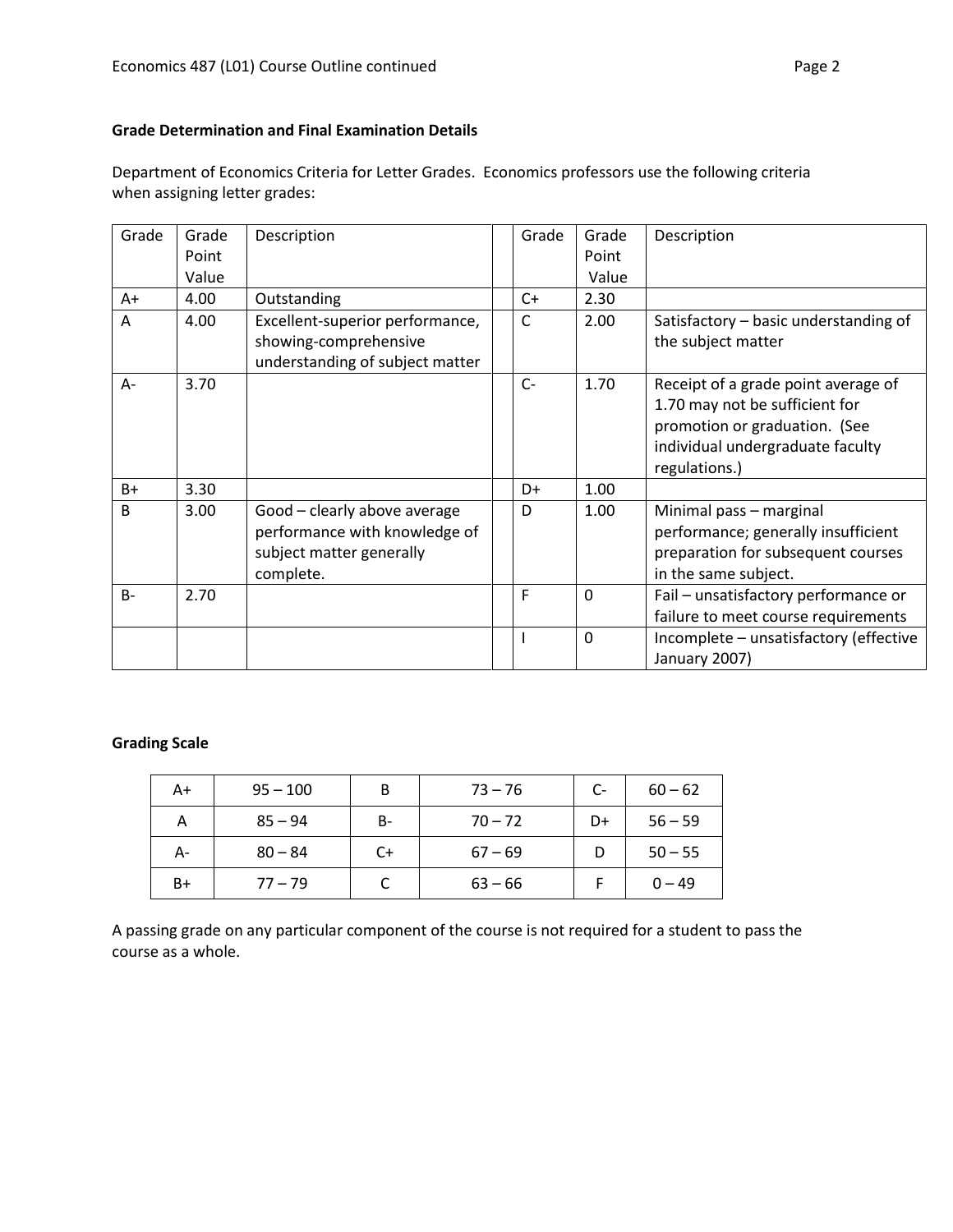#### **Reappraisal of Grades**

# **For reappraisal of graded term work, see Calendar I.2 <http://www.ucalgary.ca/pubs/calendar/current/i-2.html>**

# **For reappraisal of final grade, see Calendar I.3**

**<http://www.ucalgary.ca/pubs/calendar/current/i-3.html>**

A student who feels that a piece of graded term work (e.g., term paper, essay, test) has been unfairly graded, may have the work re-graded as follows. The student shall discuss the work with the instructor within 15 days of being notified about the mark or of the item's return to the class; no reappraisal of term work is permitted after the 15 days. If not satisfied, the student shall immediately take the matter to the Head of the department offering the course, who will arrange for a reassessment of the work within the next 15 days. The reappraisal of term work may cause the grade to be raised, lowered, or to remain the same. If the student is not satisfied with the decision and wishes to appeal, the student shall address a letter of appeal to the Dean of the faculty offering the course within 15 days of the unfavorable decision. In the letter, the student must clearly and fully state the decision being appealed, the grounds for appeal, and the remedies being sought, along with any special circumstances that warrant an appeal of the reappraisal. The student should include as much written documentation as possible.

# **Plagiarism and Other Academic Misconduct**

Intellectual honesty is the cornerstone of the development and acquisition of knowledge and requires that the contribution of others be acknowledged. Consequently, plagiarism or cheating on any assignment is regarded as an extremely serious academic offense. Plagiarism involves submitting or presenting work in a course as if it were the student's own work done expressly for that particular course when, in fact, it is not. Students should examine sections of the University Calendar that present a Statement of Intellectual Honesty and definitions and penalties associated with Plagiarism/Cheating/Other Academic Misconduct,

<http://www.ucalgary.ca/pubs/calendar/current/k-2.html>

# **Academic Accommodation**

Students seeking an accommodation based on disability or medical concerns should contact Student Accessibility Services; SAS will process the request and issue letters of accommodation to instructors. For additional information on support services and accommodations for students with disabilities Visit [www.ucalgary.ca/access/.](http://www.ucalgary.ca/access/)

Students who require an accommodation in relation to their coursework based on a protected ground other than disability should communicate this need in writing to their Instructor. The full policy on Student Accommodations is available at [http://www.ucalgary.ca/policies/files/policies/student](http://www.ucalgary.ca/policies/files/policies/student-accommodation-policy.pdf)[accommodation-policy.pdf](http://www.ucalgary.ca/policies/files/policies/student-accommodation-policy.pdf)

# **Absence from a Quiz/Test/Exam**

THERE WILL BE NO MAKEUP OR DEFERRED QUIZZES/TESTS/EXAMS under any circumstances, nor may the quizzes/tests/exams be written early. Students unable to write the quizzes/tests/exams because of documented illness, family emergency, religious observance, or university-sanctioned event will have the weight shifted to the final examination; otherwise a grade of zero will be assigned. If a student cannot write their final exam on the date assigned by the Registrar's Office, they need to apply for a